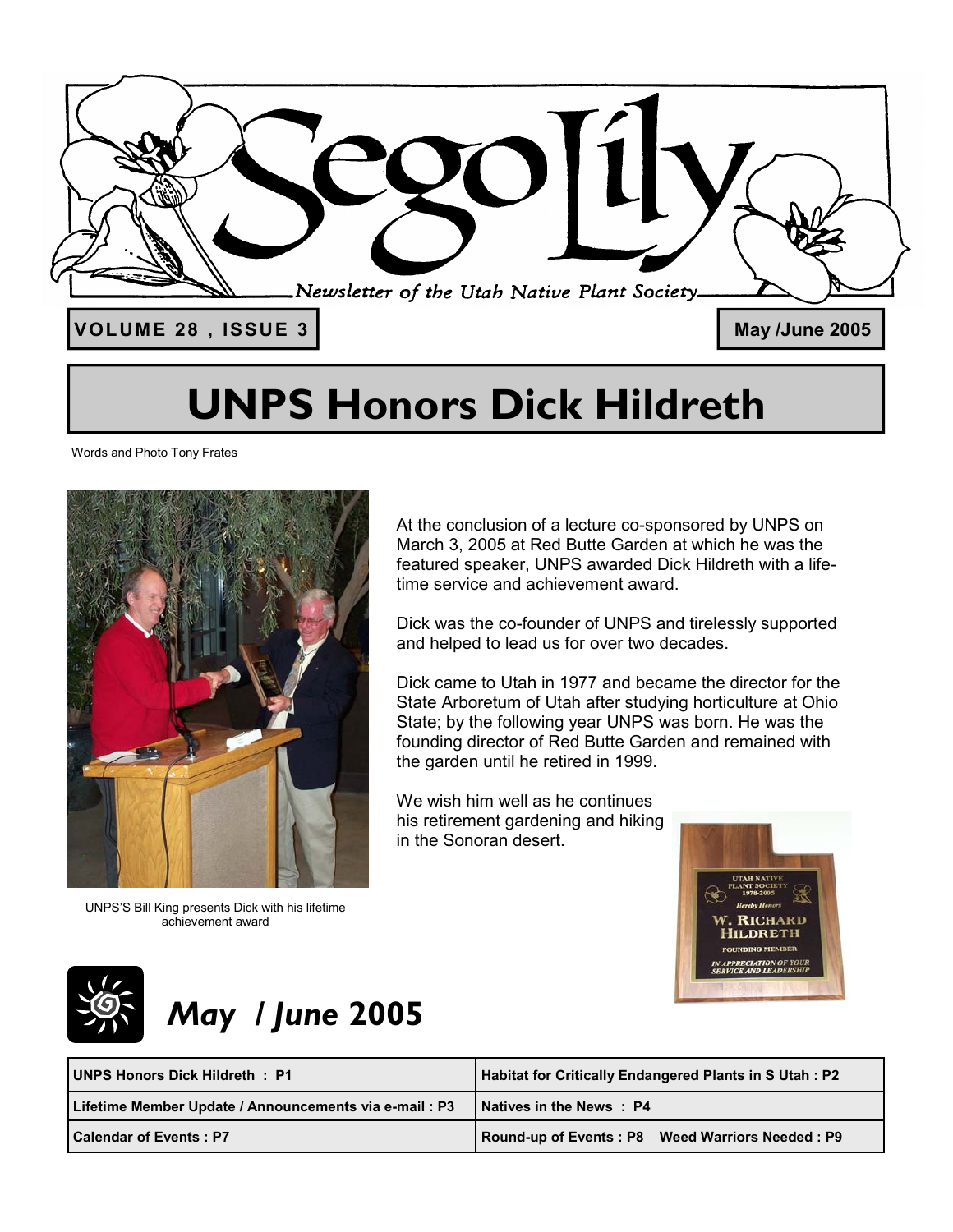## **Habitat for critically endangered plants in southern Utah**

Words and photo by Bill Gray

Close to St. George is an area that has long been of urgent concern to UNPS and others fighting to preserve some of our rarest plants. The most glamorous of those is probably the Dwarf Bearclaw Poppy (*Arctomecon humilis*) which inhabits an area that is being heavily impacted by ORVs. A broad-based effort by The Nature Conservancy, UNPS and other groups is trying to get better protection for the plant and its unusual habitat. This effort was initiated about 20 years ago when the fledgling UNPS awarded a research grant of \$4000 for study of this threatened system. We think this has been money well spent. The effort hasn't achieved all we would like, but it has enormously raised the level of awareness.

While visiting the area last year, several members of the UNPS Board of Directors were taken to see a few plants of the extremely rare Paradox or Holmgren Milkvetch (*Astragalus holmgreniorum*). This lives just across the street from the Dwarf Bearclaw Poppy, less than a mile away, though the habitat is quite different — gravely washes rather than gypsum soils. It appears to be in much greater peril of extinction than the poppy, because the land is slated for development and/or highway construction. Later in the year we took a highly unusual step for us, and joined in a lawsuit to force the Fish and Wildlife Service (FWS) to create a recovery plan for the species and set aside critical habitat.

In the last few days of March the FWS announced that they were applying for funds to purchase some of that land, and invited UNPS and The Nature Conservancy to join them in their efforts. Those UNPS board members who were able to respond on very short notice agreed that UNPS would commit \$4000 to this project. If FWS is successful in obtaining a Federal grant for their portion, we would have a year to come up with our share. To this end we shall be setting up a special fund to receive donations, and will be contacting many of you individually. We hope this new venture will broaden the impact that small groups can have in prodding the vast bureaucracy that is the culprit in many life-or-death situations for wildlife.

### About *Astragalus holmgreniorum*

(based on information in "A Utah Flora", Welsh et al. 2003; and "Intermountain Flora" Vol 3B, R. Barneby, 1989).

This small plant is one of an enormous array (more than 3000 species) of Milkvetch (*Astragalus*) species, of which well over a hundred are found in Utah. This one occurs only in a small area near St. George, and just over the border in Arizona. Probably it was first collected by Marcus Jones, but not treated by him as a new species. In 1941 it was collected again by Marvin Ogden; in 1961 his specimen was sent to Rupert Barneby, generally regarded as the foremost expert on the genus, for identification. Barneby decided it should be investigated further, and in 1979 he went back to St. George with Drs Noel and Patricia Holmgren of the New York Botanical Garden, editors of the "Intermountain Flora". They found the plant, and agreed it was different from any other known species.

Barneby published their findings the following year, naming it after the Holmgrens. Where did the vernacular name "Paradox Milkvetch" come from? Barneby based it on a pun about the "Pair o' Docs". The species has been on the Federally Endangered list since 1997.

The original plants collected in 1979 are in the herbarium at the New York Botanical Garden, and photographs of some of them can be seen at their web site: http://207.156.243.8/emu/vh/specimen.php?irn=418138. Click on the small image near bottom left to see the full sized picture.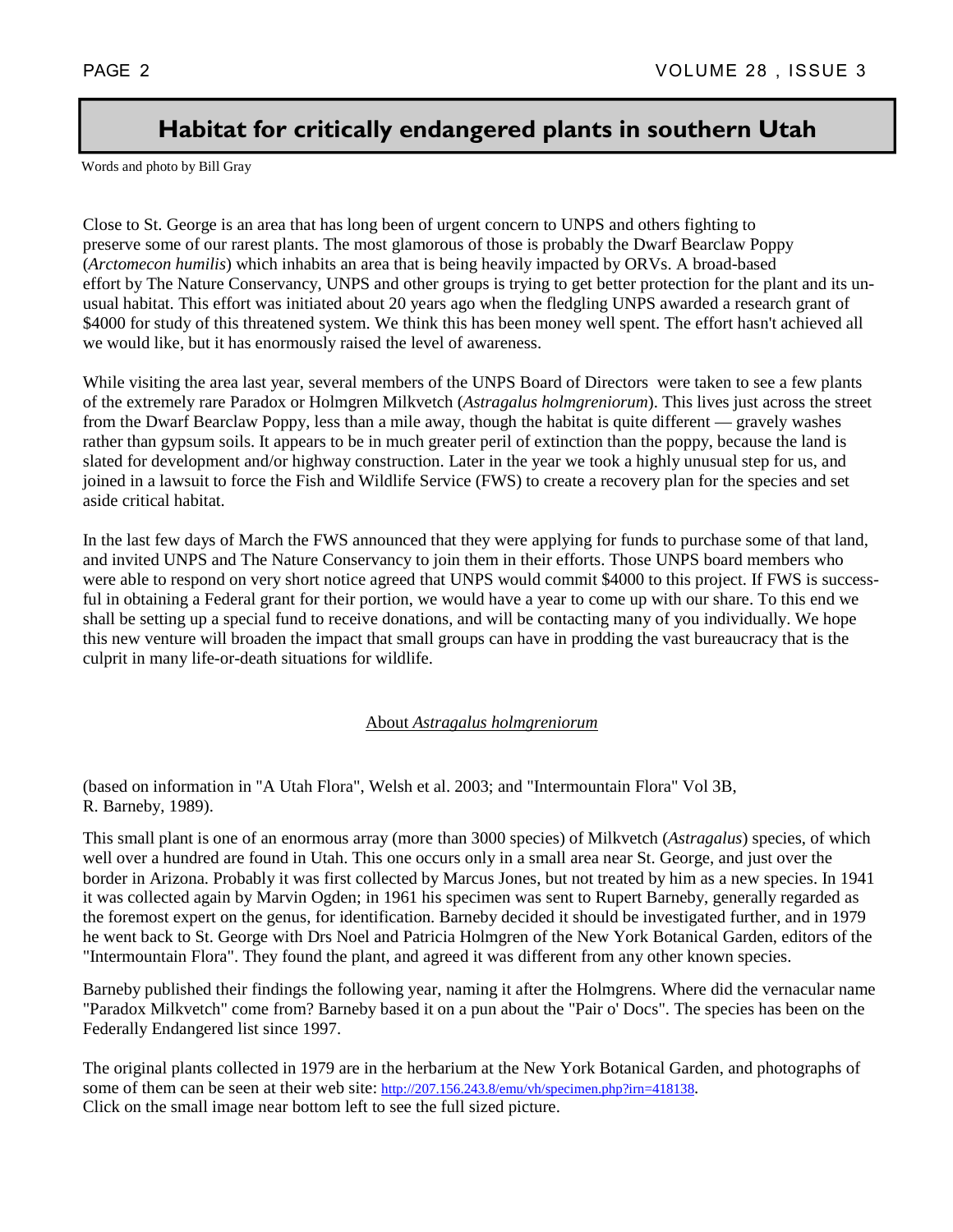Photographs of living plants found on our trip to the area last year are shown below. This trip was led by Dr Renee van Buren of the FWS, whose ongoing work with the species has been responsible for much of our knowledge about its population and prospects. It is through her efforts that the proposal to obtain critical habitat was initiated.





### **UNPS LIFETIME MEMBER UPDATE**

### By Tony Frates

Earlier this year, W. Richard ("Dick") Hildreth became the 19th lifetime member. As a co-founder of the society and the primary force behind UNPS for almost two decades, Dick already was an honorary member and if we had a hall of fame, he would be the first inductee. ( see lead article on P1 Ed. ) Dick included this note :

"I'm so pleased and proud of the growth of UNPS from a dream in 1977. Thanks to all [for] your dedicated work."

A long time member who requested to remain anonymous because our 20th lifetime member in March of 2005 (you know who you are - thank you!) and in early April, Jeffrey Mitchell of Orem, Utah became our 21st lifetime member. Thanks for your support!

### **UNPS Announcements by E-mail**

You are invited to join the new UNPS e-mail list!

List subscribers get e-mail reminders of upcoming events, notices of changes or cancellations, and other important UNPS news. To join, go to http://lists.usu.edu/mailman/listinfo/unps. Then follow the simple instructions, click "subscribe" and you're ready to go. This is an "announce only" list, so expect only a few messages each week. The subscriber list is

private. Any postings to the site will be sent to our moderators to keep it a spam-free zone.

Longtime members may recall "blue cards" announcing UNPS events, like this example from 1986 (see right). It was always good to see the cards arrive in the mail! "Blue card parties" were fun, too, as we met at someone's house to cut up cardstock and stick on address labels and stamps.

The Utah Native Plant Society has long outgrown the "blue card" era, but we still need to keep members informed. We hope this email list fills the need!

### UTAH NATIVE PLANT SOCIETY salt lake chapter meeting

THURSDAY, MAY 22, 7:30 PM - A DOUBLE HEADER !!!!<br>Keith Wallentine will talk about Orchids of<br>Utah PLUS "Show and Tell" - bring a slide of<br>your favorite flower/plant and info on its  $\frac{1}{2}$ ROOM 323, Olpin Student Union Bldg, U of Utah

SATURDAY, MAY 31 - Wasatch Foothills FIELD TRIP with Ty Harrison. Meet 1:00 in front of the ski info sign in Little Cottonwood Canyon.

URGENTIIII URGENTIIII Volunteers needed to Sometical the terrain of the Primula Maguieri<br>in Logan Canyon ASAP. Help with a discovery!<br>Por information call Dave Wallace 466-2719 or<br>Wayne Padget (Logan) 753-3854 or 752-1311 (days).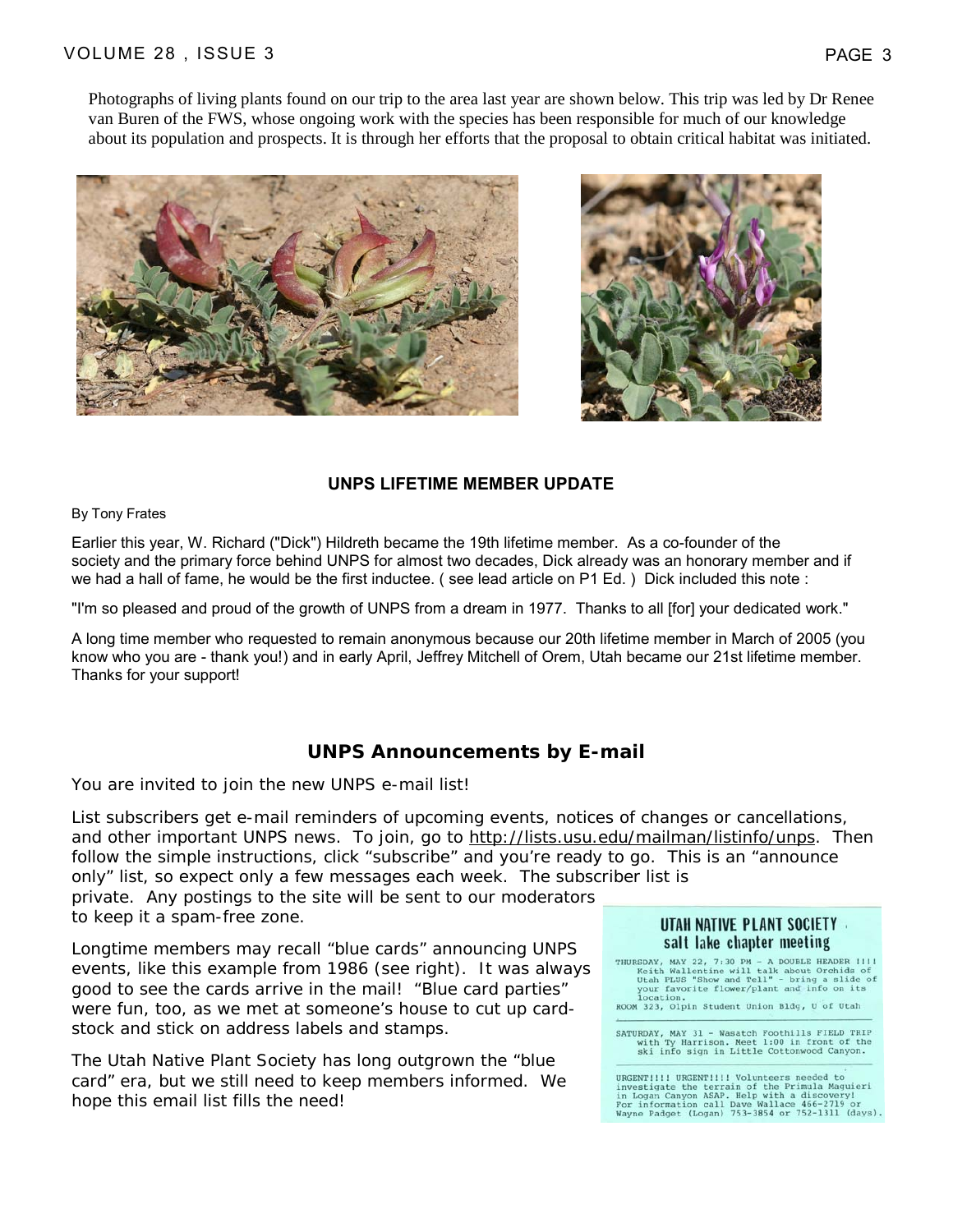# **Natives in the News**

These articles are re-produced with permission from the authors, thank you to SLC tribune columnist and UNPS Member Maggie Wolf, Murray Journal's editor, Sallie Young and Deseret News columnist Rodger Hardy

## **Fernbush: a native shrub for Utah landscapes**

### **By Maggie Wolf**

Fernbush, *Chamaebatiaria millefolium*, is a member of the rose family, and native to Utah. This attractive, fine-textured plant can grow four feet tall, but may also be pruned annually to keep a smaller habit. White flowers (see right) cluster at erect branch tips, lasting several weeks in midsummer. As one of Utah's Choice shrub selections, Fernbush is destined to become a more popular landscape favorite in future years.



Dick Hildreth, past Director of Red Butte Gardens and recent recipient of the Utah Native Plant Society's (UNPS) Lifetime Service and Achievement Award, calls Fernbush one of his favorites. While living in Sandy, Utah, Dick grew Fernbush in his landscape. "It blew me away how fast it grew!" He also noted that Fernbush responds well to pruning, so it can be kept sturdy and small enough for an urban

landscape. "And I really love the fragrance", he noted.

I grew a Fernbush from seed at the 2001 Utah Native Plant Society's Plant Propagation annual workshop. At that workshop, I planted several Fernbush seed along with several other native Utah plants. Today, my one surviving Fernbush (left) is about 3 feet tall, beautifully branched and healthy. According to Dick Hildreth, my plant will really "take off" this season, growing much faster during its third year.

Fernbush flowers at the terminal tips of branches. Spires of creamy white, threequarter inch diameter flowers last many weeks. After deadheading the flower spikes last summer, my Fernbush flowered a second time before frost. The rose-like flowers attract many insects, and although I'm not an entomologist, I suppose Fernbush provides a food source for native Utah insects. Promoting

native insects is a good way to practice Integrated Pest Management, encouraging beneficial insects to control garden pests.

Described as a "semi-evergreen", Fernbush retains its ferny green leaves far into early winter. After several hard freezes, the leaves fall off. But in early spring, (see right) they bud out again. To catch the plant while it's dormant, prune in mid to late winter, before any new growth starts to emerge. Pruning helps keep Fernbush sturdy and relatively small, with many branches to bear flower spikes.



An extremely drought-tolerant plant, Fernbush is happy with no irrigation. However, some water must be provided until the root systems are well established; this will take at least one year. Fernbush cannot tolerate poorly drained soils. In areas with high clay content, amend the soil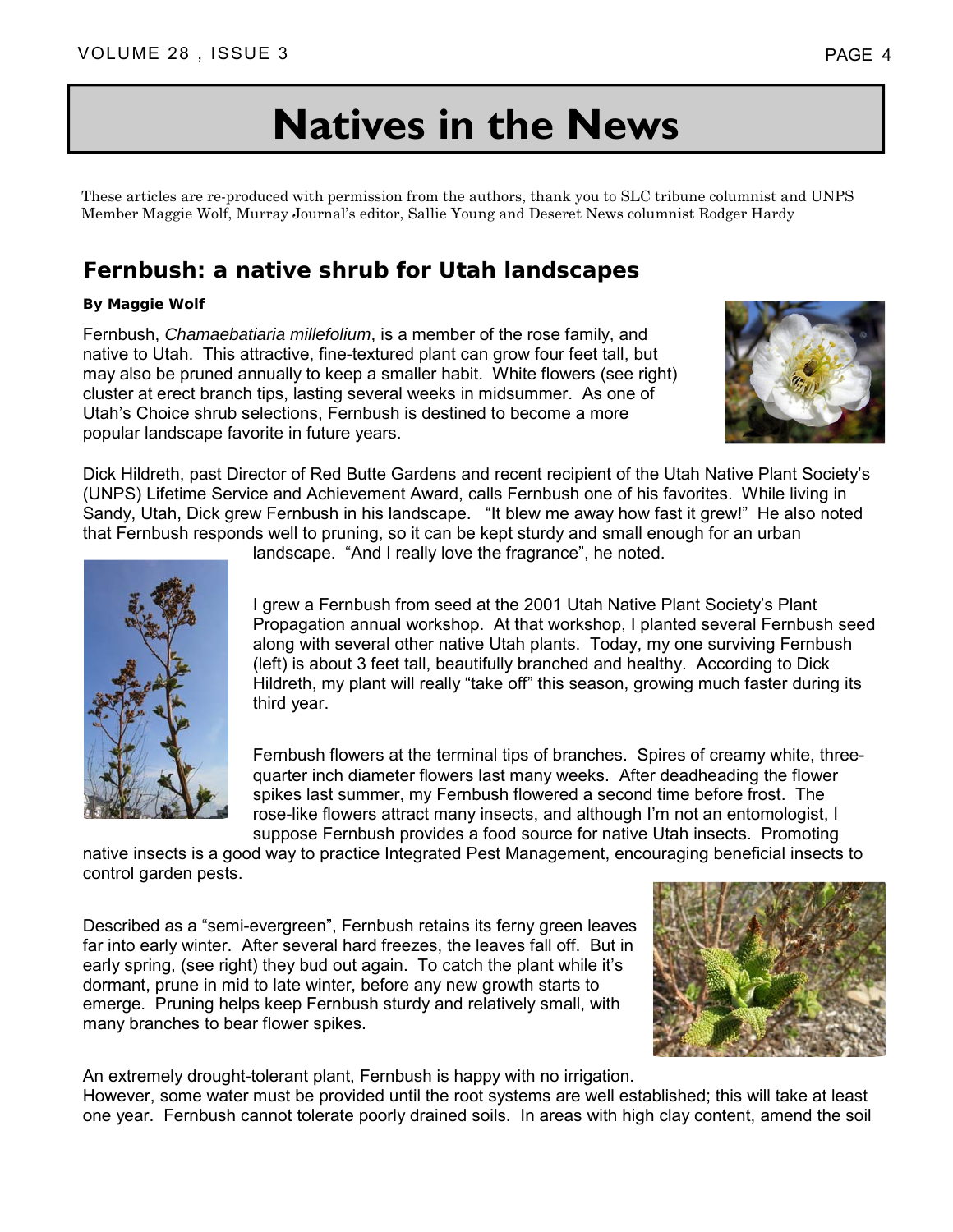### **Fernbush cont**

with composted organic material and elevate the entire bed to assure drainage away from the roots. Coarse mulch applied around the plant will maintain a good soil-to-atmosphere interface.

Still uncommon to landscapes, Fernbush is available from many garden centers participating in the Utah's Choice native plant program. You can find a list of participating nurseries at ww.utahschoice.org. Or, participate in one of the upcoming Utah Native Plant Propagation Workshops in Salt Lake, Davis, or Utah counties. UNPS and Utah State University Extension Master Gardeners cooperate to bring these workshops to the public. This year, seed for many species are offered at the workshops, including Fernbush, Palmer Penstemon, Great Basin Wildrye, Littleleaf Mountain Mahogany, Firechalice, and more. Call your USU Extension office for more information.

## **Utah declares war on Tamarisk!**

## **Thirsty trees get heave-ho**

**If left unchecked, prolific tamarisk could squeeze out native vegetation**

**By Rodger L. Hardy, photo courtesy of Keith Johnson** Deseret Morning News

LAKE SHORE — There was some serious weed-whacking going on Saturday near the shore of Utah Lake.

 Some 50 people hacked away at bunches of non-native plants that consume so much water that, if left unchecked, could suck dry an aquifer and effectively eliminate native cottonwood and willow trees.

 The tamarisk plants are now an inch in diameter but would grow into massive plants several feet thick if allowed to mature, according to state wildlife officials.

 Tamarisk, a plant native to Asia, makes poor habitat for wildlife, said David Lee of the state Division of Wildlife.

 Tamarisk plants were brought to the western United States to control erosion and serve as windbreaks, but they spread rapidly and populate more than 1 million acres, Lee said.

 Poisoning the stumps of young trees was the first project of the season for Lee, who conducts several weed control projects a month during the spring, summer and fall.

 "The roots go 100 feet down," he said of the sturdy tree. "If you pluck them they look like a carrot."

 While native plants will use 100 gallons of water a day, the tamarisk sucks up twice as much and absorbs the salts and other minerals from the



Scott Root of the Division of Wildlife Resources cuts down a thicket of tamarisk near Utah Lake.

water into its leaves. The leaves fall off in winter and the salts are excreted into the soil. As a result, nothing will grow under the trees.

 The U.S. Department of Agriculture estimates that 2 million to 4.5 million acre feet of water are consumed each year on the 1 million acres in the western United States infested with tamarisk. That's enough water for 20 million people or to irrigate 1 million acres of cropland, Lee said.

While native cottonwoods and willows do well with water having a salt content of 1,500 parts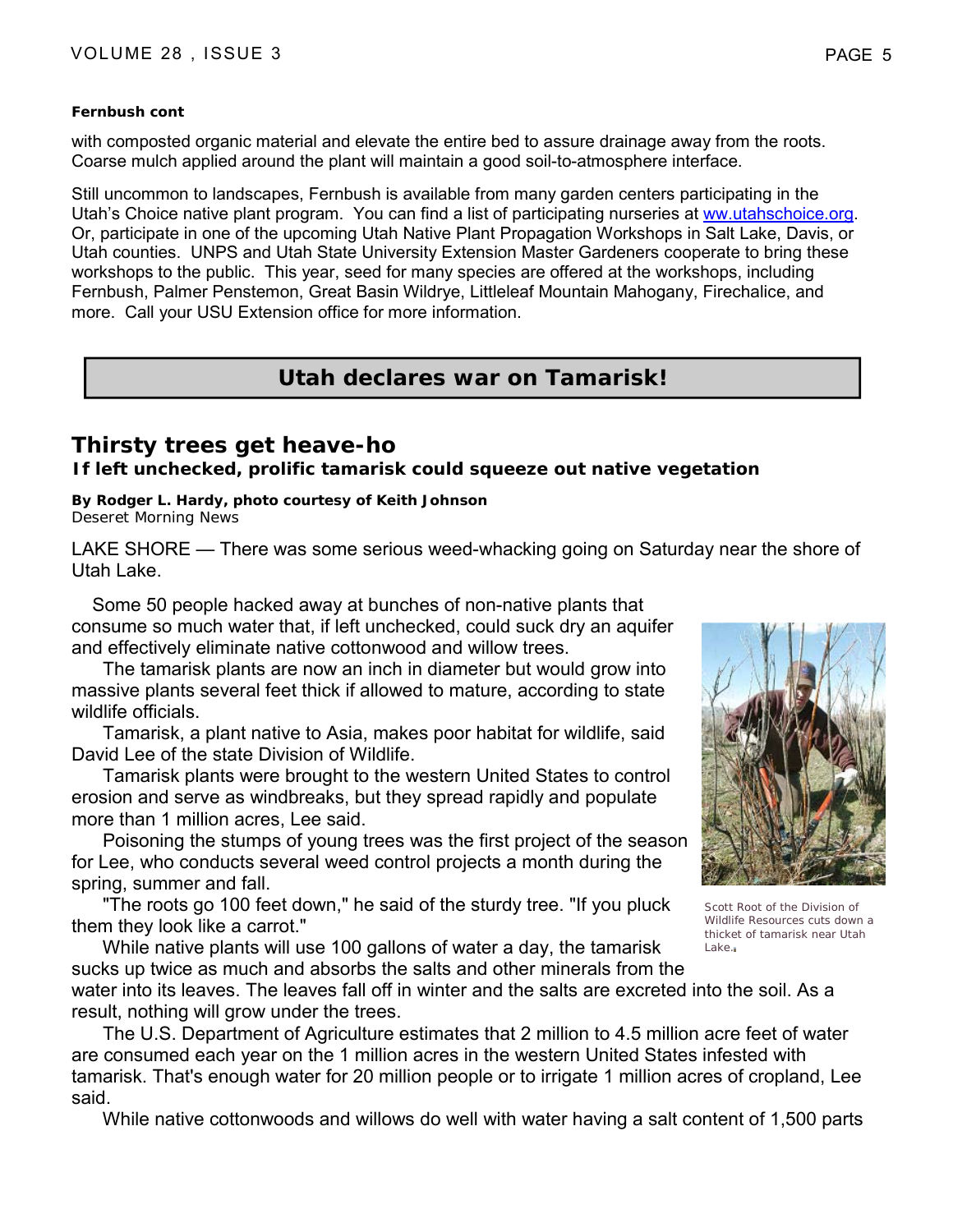per million, tamarisk trees thrive on a salt content of 41,000 parts per million, or 31 times the tolerance of native plants, Lee said.

 Many of the trees eliminated Saturday and placed into large piles, however, were entwined in greasewood bushes, which the hackers and cutters spared.

 The trees spread their seeds from their first year of life, and by the time they reach full growth they can cast off some 500,000 seeds a year. The young trees that met their fate Saturday came from tamarisk trees a former landowner planted along a dike. Wind and water spread their seeds to the field.

 "It's pretty important to spend the energy and money to get rid of (the tamarisk tree)," said American Fork's Susan Garvin, a Forest Service employee.

### **Tree work along Jordan River Trail stumps visitors**

**By Sallie Young** 



Murray City workers removed many Russian olive and tamarisk trees along the Jordan River Parkway this year

Not all trees are welcome in Murray.

 "Russian olive trees are very invasive, and if left alone they will take over an area quickly," said Kim Sorensen, Murray Parks and Rec superintendent. "Birds don't even nest in them,"

 Because these and other noxious trees can starve other plant life and suck up moisture from the ground during dry months, city workers have been removing them from along the Jordan River Trail.

 "We've been removing Russian olive trees a few weeks each winter for the last three years," Sorensen reports, "We've also been removing tamarisk trees every fall for the last seven years. The tamarisks are 99 percent removed.

But the Murray City Forestry and Parks division are

giving back where they take away, "We've been planting native trees along the trail for the past five years in preparation for removing the non-native trash trees," Sorensen told us.

 City workers have been planting cottonwoods, willows and native shrubs, "In the spring and fall, we'll plant more," he said.

 More than 300 trees were cut down over a two-week period this winter on the Murray Jordan River Parkway between 6400 South and the I-215 undercrossing, leaving a lot of stumps.

"We'll come back and remove those stumps," Sorensen assured us. This years removal created a lot of questions because of the amount of removal, according to Sorensen. "Murray has been the leader in development along the Jordan River corridor," he said. "Hopefully, other cities will also implement tree removal efforts," he added.

 "The Provo Jordan River Parkway Foundation and Jordan River Natural Areas Forum support our efforts and encourage all Jordan River property owners to remove non-native trash trees," Sorensen said



Parks and Rec workers planted trees and plants along the Jordan River trail to replace invasive growth that had been cut away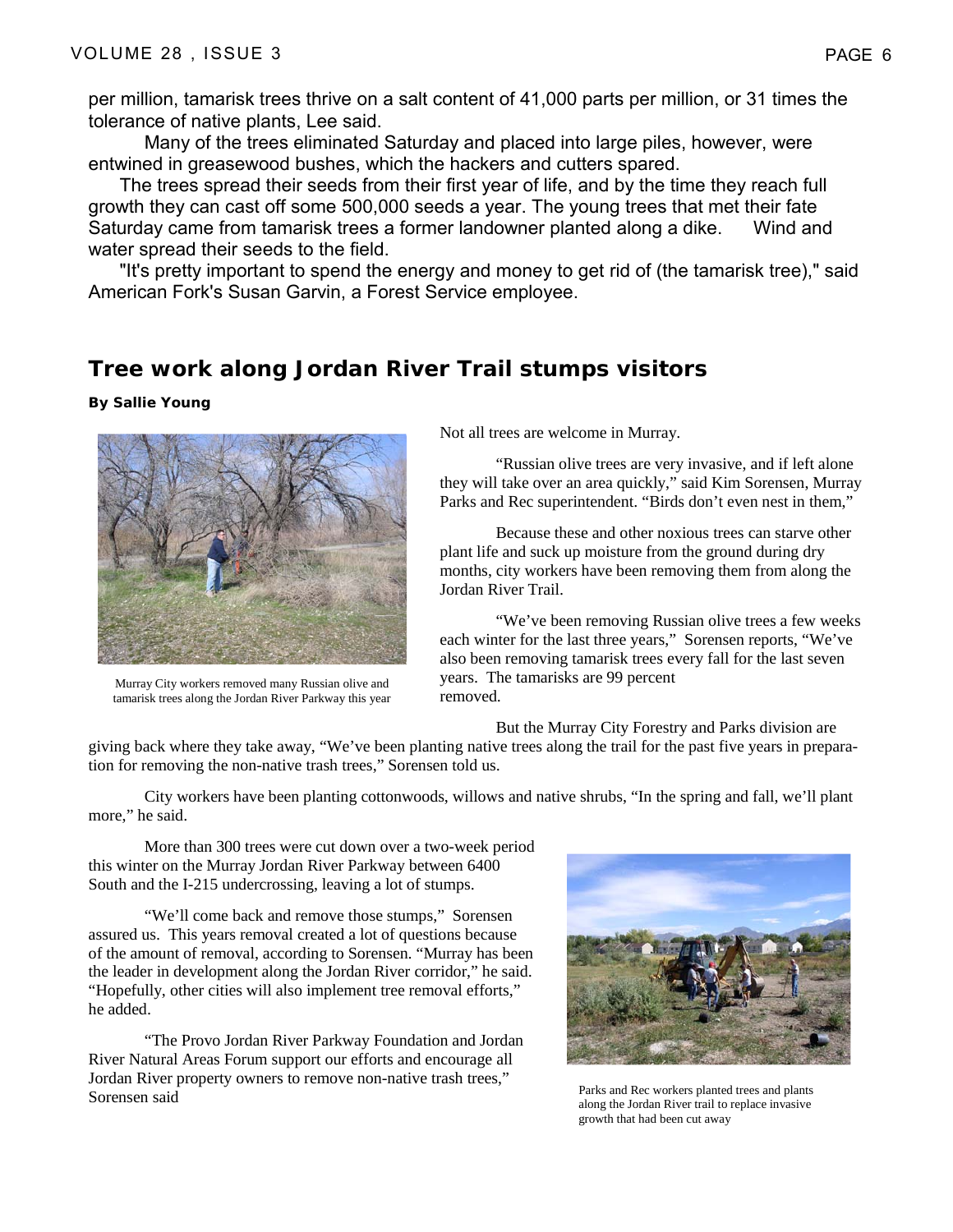# **Calendar of Events**

Please note that some of the April events listed *may have already taken place*. For the most up-to-date events lists go to our website www.unps.org and click on the "calendar" link.

### **April**

April 14 : Escalante Chapter meeting at 7 PM, contact Kathy Munthe (*jandkcool@yahoo.com*) for location details. The speaker will be Dr. Susan Meyer. The title of her talk is "Native Plant Treasures of the Escalante Region - How to Grow Them from Seed and Keep Them Happy in Your Garden". Potluck supper at 6 pm, the talk starts at 7 pm.

 April 23 : Earth Day activities at Zion Canyon Visitor Center in Zion National Park. Our Southern Utah Chapter will have a table at the Earth Day celebration in Zion and some of the chapter's members are involved with walks and talks . Schedules will be posted at the visitor center. 11am to 4pm (interpretive walks begin at 8am). Contact http://www.zionpark.org/

 April 30 : UNPS board meeting, open to members and other interested parties, e-mail us for location details (will be in St. George area). unps@unps.org This board meeting will emphasize Southern Utah issues. There will also be an optional Endangered Plant fieldtrip before the meeting, beginning at 8.45. If you would like to attend e-mail us for the location and then bring yourself, plenty of water and a picnic lunch.

### **May**

 May 2 : Manzanita chapter monthly meeting. Denise Louie, botanist/ecologist for Zion National Park will describe plant revegetation efforts in the park. Meeting starts at 7pm.

 May 14 : Manzanita chapter field trip. John Spence, ecologist for Glen Canyon National Recreation Area will lead a field trip for early spring wildflowers in the Glen Canyon Area. Start time is still to be determined (contact walt@xpressweb.com if you are interested in attending) but they will meet at the Glen Canyon NRA headquarters in Page, AZ

 Also May 14 : Juncus workshop. Geology Rm. 301, USU, 10am. Join Dr Sherel Goodrich and learn how to recognize and identify these grass-like plants. Cost is \$20 (\$15 for UNPS members and includes lunch. To register (registration must be completed by May 9) e-mail Michael Piep fungi@biology.usu.edu. A limited number of copies of the "The Field Guide to Intermountain Rushes" will be available for those attending the workshop.

May 19 : UNPS board meeting, open to members, e-mail us for location details unps@unps.org (will be in Provo area). 6pm-8pm

Note: there will be no board meeting in either June nor July.

 May 20 & 21 **:** Spring Mushroom identification. Learn the rudiments of mushroom identification, starting in the laboratory and then taking to the field to view spring fungi with Michael Piep. When: Friday May 20 (6:30 p.m.) and Saturday May 21 (9:00 a.m.) Where: Intermountain Herbarium. Cost: \$30 (\$25 for BMS, MSU, or UNPS members) - includes local identification keys, and fieldtrip transportation and lunch on Saturday. Registration must be completed by Friday May 13.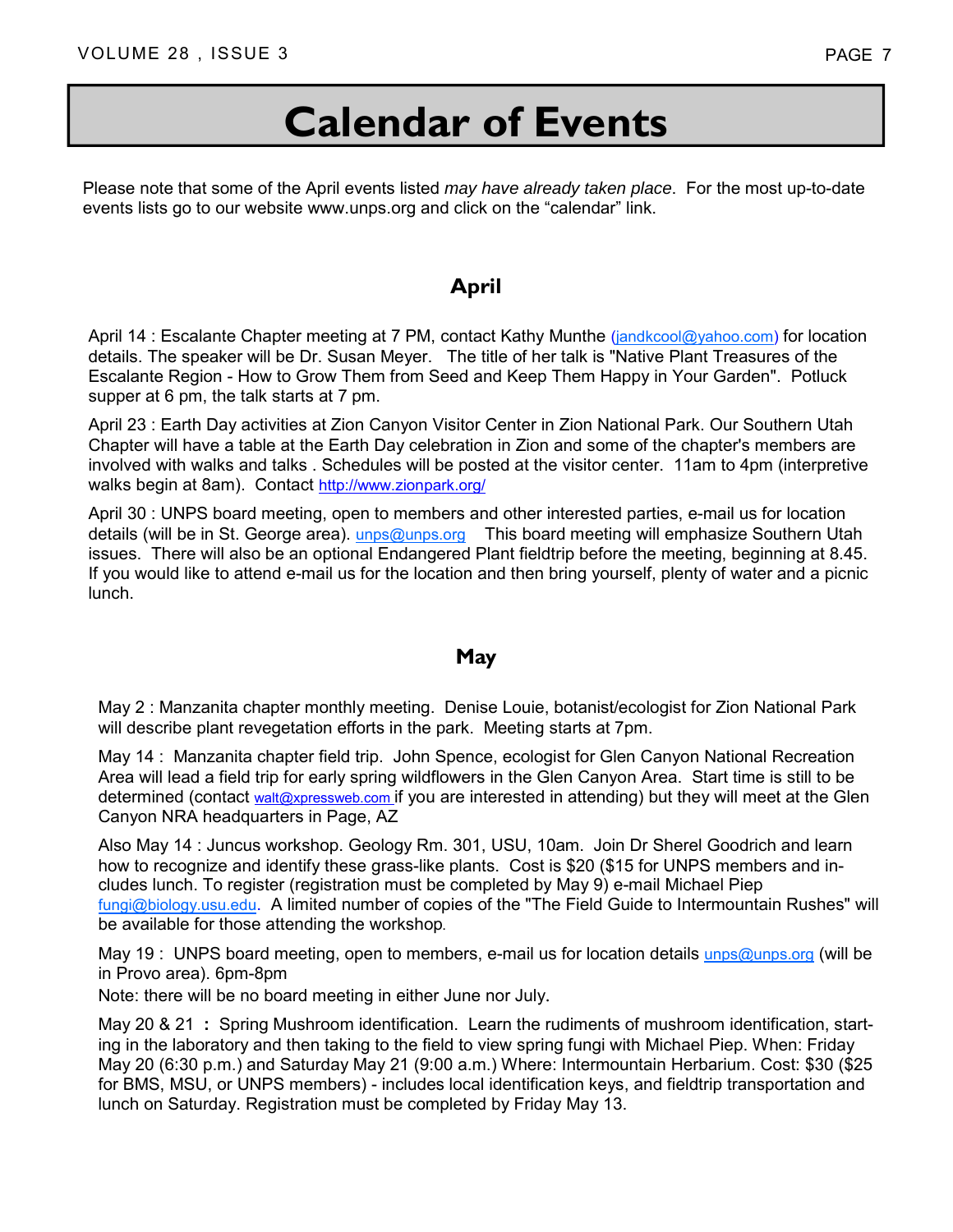# **Round-up of Recent Events**

Feb 26th : "Waterwise Gardening, Landscaping with Natives. Orem Library Speaker, Celeste Kennard

Gardening with Natives has apparently caught on in Utah County. There were 37 people in attendance at this presentation and they were hungry for information. Valerie Clark at the Orem Library has done an excellent job adding to the library's collection of books on western gardens, waterwise gardening and native plant keys. Celeste came with the Power Point Presentation artwork of Lyle Jenkins and all kinds of goodies and tidbits of wisdom from Susan Meyer to share with the group.

### March 30th : USU Extension Plant Propagation Workshop in Provo

There were about 8 in attendance and we had a great time with Julia Tuck as an instructor and Celeste Kennard Jennie Lin Strong helping out. Paul Ames (Ames Utah Native Seed) was also in attendance and shared all sorts of hints for growing plants and told us about great places to see some of the plants in their natural habitats.

The Utah Valley Chapter recently hosted Terri Williams, local landscape designer, for a lecture and discussion on "Native Plant Landscaping". Terri started designing landscapes over ten years ago, and worked for a landscape installation and maintenance company last year. Terri presented her evolving "Rules of Landscape Design":

### **Rules are made to be broken - but learn the rules first.**

 Like painting or other artistic work, the rules train the hand and mind to respond on command – then the mind is free to create

### **Anything is better than nothing!**

 Don't be afraid to do, for fear you don't know enough or something won't turn out "right". Any landscape improvement is better than an empty blank space. And you'll learn from trying.

### **Curves more interesting and natural-looking than straight lines**

And make the curves bold and brave – nothing is wimpier than a weak wiggly line!

### **Rule of threes: Odd numbers**

 Use plants in groupings, usually in groups of odd number – three, five, seven or a bunch. Never place the plants perfectly equidistant from each other – it looks contrived. (Only break the "Rule of Threes" when you place a plant with very distinctive and unique characteristics – a "focal point" plant. Then lead the eye to that plant with the other elements of the landscape.)

### **Arranging knickknacks on a shelf**

 You can think of placing plants in the landscape like arranging knickknacks on a shelf – taller ones to the back, offset the objects to make more interesting arrangements, leave empty spaces to avoid a "cluttered" look, etc.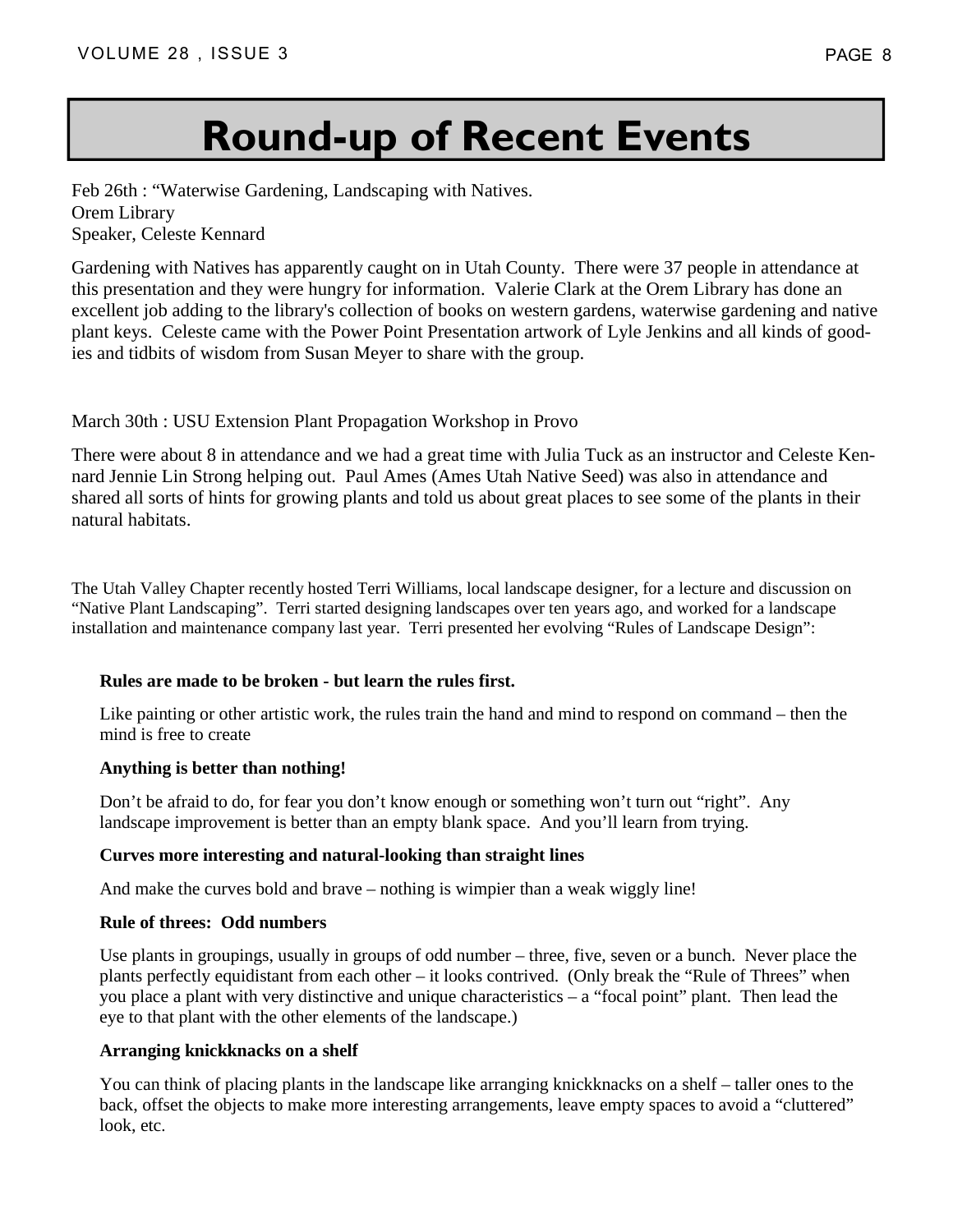

# **Weed Warrior Volunteers Needed!**

*To identify and remove invasive weed populations in the Cottonwood Canyons*

- **Where:** Big and Little Cottonwood Canyons
- **When:** May 2005- August 2005
- **Who:** You! Training is provided
- **How:** Hike, identify and map invasive weed populations!

### **Description:**

Dedicated volunteers are needed to get out and hike the Cottonwood Canyons, identify noxious/invasive weed populations, map and pull them where applicable.

Training is May 14<sup>th</sup>; 10AM – 3PM, program starts thereafter. We need volunteers to hike to target areas through mid-August. Volunteers are needed to hike at least 4 areas per month.

### **Ideal Candidates:**

YOU are an ideal candidate if you like to hike and care about the health of Big and Little Cottonwood Canyons. Experienced and beginner hikers alike are welcome. Please remember that summer weather in the Cottonwoods can be quite variable, so please be prepared to work outside under adverse conditions! Training is provided in plant identification, GPS work and data collection.

### **Benefits:**

-Training in Weed identification, mapping techniques

-Learn how to use a GPS unit

-What better reason than to have an excuse to get outdoors?

-Meet great people!

**Phone:** (801) 947-8263 | **Online:** www.cottonwoodcanyons.org